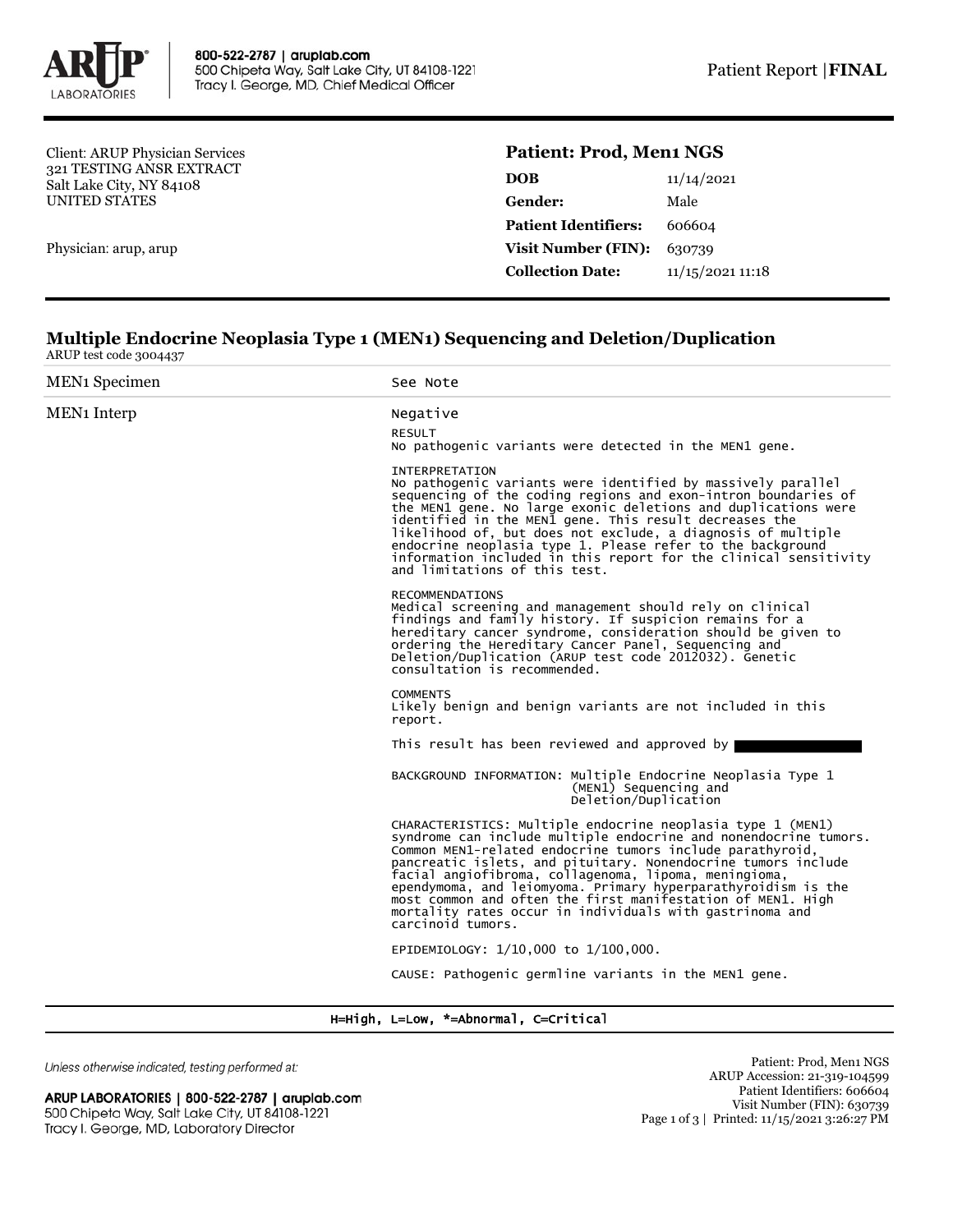

INHERITANCE: Autosomal dominant.

PENETRANCE: Greater than 50 percent by age 20 and 95 percent by age 40.

CLINICAL SENSITIVITY: A pathogenic MEN1 variant is identified in 80 to 90 percent of individuals who meet clinical criteria for MEN1 syndrome and have a family history of related cancers.

GENE TESTED: MEN1 (NM\_130799)

METHODOLOGY: Probe hybridization-based capture of all coding exons and exon-intron junctions of the targeted gene followed by massively parallel sequencing. Sanger sequencing was performed as necessary to fill in regions of low coverage and to confirm reported variants that do not meet acceptable quality metrics. A proprietary bioinformatic algorithm was used to detect large (single exon level or larger) deletions or duplications in the indicated genes. Large deletions/duplications confirmed using an orthogonal exon-level microarray. Human genome build 19 (Hg 19) was used for data analysis.

ANALYTICAL SENSITIVITY/SPECIFICITY: The analytical sensitivity is approximately 99 percent for single nucleotide variants (SNVs) and greater than 93 percent for insertions/duplications/deletions (indels) from 1-10 base pairs in size. Indels greater than 10 base pairs may be detected but<br>the analytical sensitivity may be reduced. Deletions of two<br>exons or larger are detected with sensitivity greater than 97<br>percent; single exon deletions are de than 99.9 percent for all variant classes.

LIMITATIONS: A negative result does not exclude a diagnosis of MEN1. A negative result does not exclude all genetic diagnoses. This test only detects variants within the coding regions and intron-exon boundaries of the MEN1 gene. Deletions/duplications/insertions of any size may not be detected by massively parallel sequencing. Regulatory region variants and deep intronic variants will not be identified. Precise breakpoints for large deletions or duplications are not determined in this assay and single exon deletions/duplications may not be detected based on the breakpoints of the rearrangement. The actual breakpoints for the deletion or duplication may extend beyond or be within the exon(s) reported. This test is not intended to detect duplications of two or fewer exons in size, though these may be identified. Single exon deletions are reported but called at a lower sensitivity. Diagnostic errors can occur due to rare sequence variations. In some cases, variants may not be identified due to technical limitations caused by the presence of pseudogenes, repetitive, or homologous regions. This test is not intended to detect<br>low-level mosaic or somatic variants, gene conversion events,<br>complex inversions, translocations, mitochondrial DNA (mtDNA) mutations, or repeat expansions. Interpretation of this test result may be impacted if this patient has had an allogeneic stem cell transplantation. Noncoding transcripts were not analyzed.

| <b>VERIFIED/REPORTED DATES</b> |               |                        |                       |                       |  |
|--------------------------------|---------------|------------------------|-----------------------|-----------------------|--|
| Procedure                      | Accession     | Collected              | Received              | Verified/Reported     |  |
| MEN <sub>1</sub> Specimen      | 21-319-104599 | 11/15/2021 11:18:00 AM | 11/15/2021 2:51:31 PM | 11/15/2021 3:25:00 PM |  |
| MEN <sub>1</sub> Interp        | 21-319-104599 | 11/15/2021 11:18:00 AM | 11/15/2021 2:51:31 PM | 11/15/2021 3:25:00 PM |  |

## H=High, L=Low, \*=Abnormal, C=Critical

Unless otherwise indicated, testing performed at:

ARUP LABORATORIES | 800-522-2787 | aruplab.com 500 Chipeta Way, Salt Lake City, UT 84108-1221 Tracy I. George, MD, Laboratory Director

Patient: Prod, Men1 NGS ARUP Accession: 21-319-104599 Patient Identifiers: 606604 Visit Number (FIN): 630739 Page 2 of 3 | Printed: 11/15/2021 3:26:27 PM